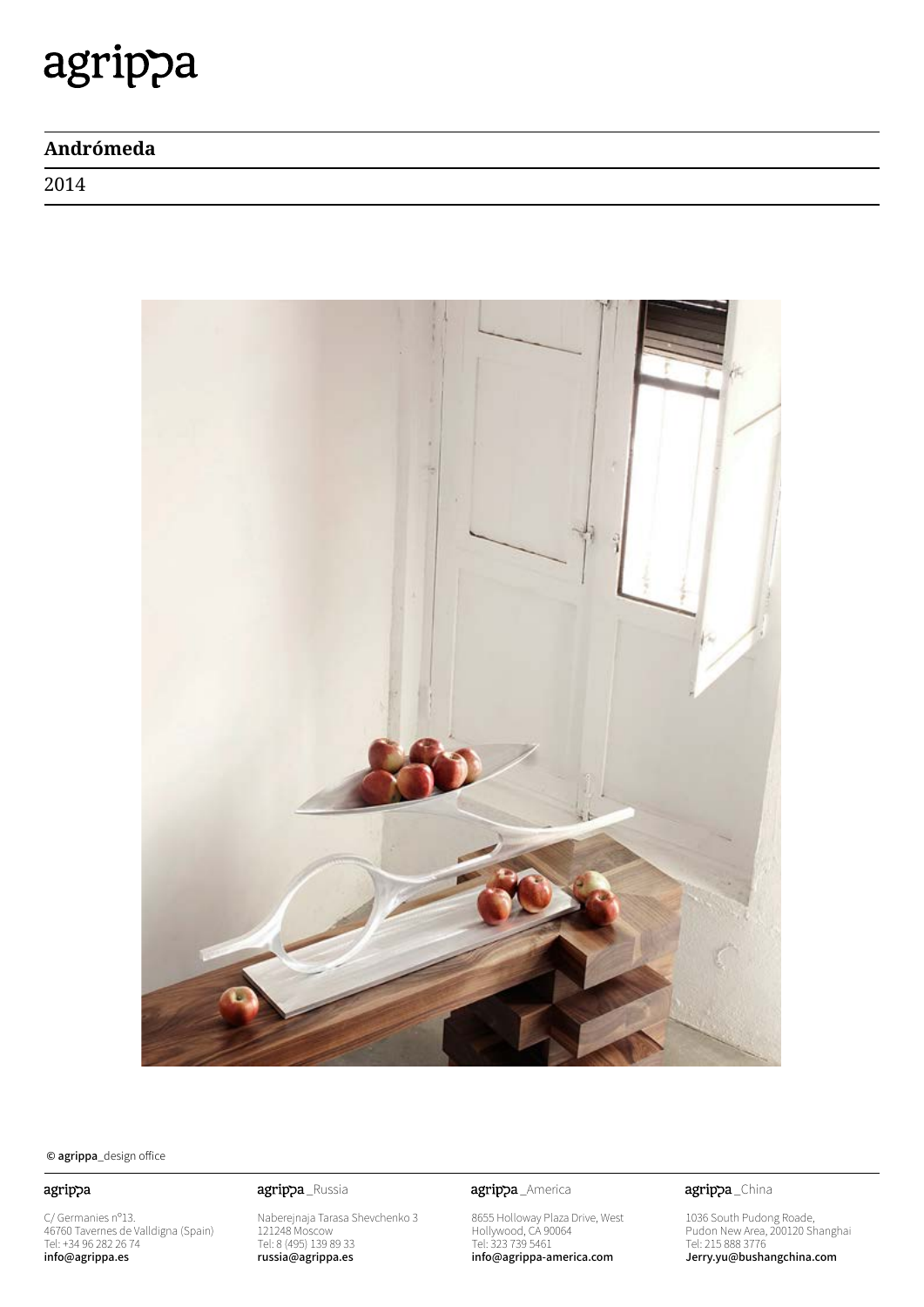# agrippa

|  | Andrómeda |
|--|-----------|
|  |           |

2014

Center of table, also handmade and in solid aluminum, taking his design of the Galaxy with the same name. Our Andromeda symbolizes speed and meteoric movement of elements of a Galaxy. Limited series of 20.

Centro de mesa también realizado a mano y en aluminio macizo, tomo su diseño de la galaxia con el mismo nombre. Nuestra Andrómeda simboliza la velocidad y el movimiento meteórico de los elementos de una galaxia. Serie limitada de 20.

#### Shipment information

| Qty                                        | l box                                                    |
|--------------------------------------------|----------------------------------------------------------|
| Volume                                     | 0,28 m <sup>3</sup> /9,88 ft <sup>3</sup>                |
| Gross weight                               | 20 kg. / 44 lb.                                          |
| Item dimension<br>(width x depth x height) | $130 \times 32 \times 61$ cm.<br>51,18" x 12,6" x 24,02" |







120 cm. / 47,25 "

© agrippa \_design office

#### agrippa

C/ Germanies nº13. 46760 Tavernes de Valldigna (Spain) Tel: +34 96 282 26 74 info@agrippa.es

Naberejnaja Tarasa Shevchenko 3 121248 Moscow Tel: 8 (495) 139 89 33 russia@agrippa.es

\_Russia \_America

8655 Holloway Plaza Drive, West Hollywood, CA 90064 Tel: 323 739 5461 info@agrippa-america.com

agrippa\_China

1036 South Pudong Roade, Pudon New Area, 200120 Shanghai Tel: 215 888 3776 Jerry.yu@bushangchina.com